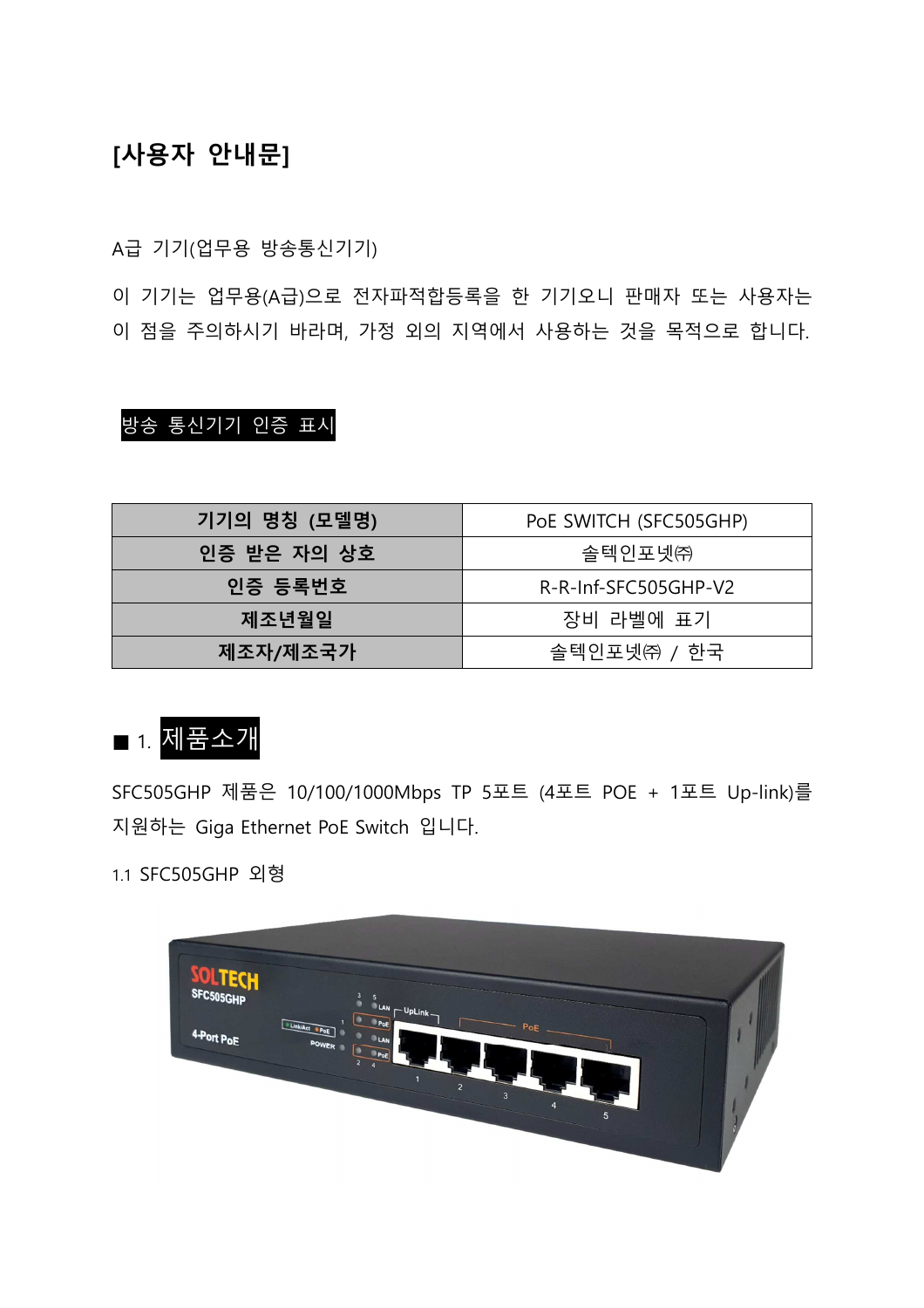#### 1.2 구입시 내용물

| <b>SFC505GHP</b> | $\bullet$ SFC505GHP - 1EA        |
|------------------|----------------------------------|
|                  | • Rack Mount Bracket $-$ 1EA     |
|                  | $\bullet$ AC Power Cable $-$ 1EA |
|                  | • 사용자 설명서 - 1EA                  |



2.1 LED 동작 상태

| <b>LED</b>           | <b>COLOR</b>               | <b>STATUS</b> | <b>STATUS DESCRIPTION</b> |
|----------------------|----------------------------|---------------|---------------------------|
|                      | <b>POWER</b><br>Green      | <b>ON</b>     | Power On                  |
|                      |                            | <b>OFF</b>    | Power Off                 |
| Link/Act             | Green<br>(10/100/1000Mbps) | On            | 포트 연결 상태                  |
| Port:                |                            | Flashing      | 데이터 전송 상태                 |
| $1 - 5$              |                            | Off           | 포트 연결 안된 상태               |
| Yellow<br><b>POE</b> | On                         | POE 정상 동작 상태  |                           |
|                      |                            | Off           | POE 연결 안된 상태 혹은 PoE       |
|                      |                            |               | Budget(60W) 초과 상태         |

2.2 19인치 Rack에 설치

본 제품에 포함된 부속품 중 Rack Mount Bracket kit을 사용하여 제품을 19인치 Rack에 고정합니다.

#### 2.3 단독으로 설치

Rack을 사용하지 않고 단독으로 설치 시에는 제품의 수평을 유지시킨 상태로 안 정된 위치에 놓습니다. 측면의 방열용 구멍을 막지 않도록 하며 먼지와 물등의 액체가 많은 장소나 고온 다습한 장소에 설치하지 않도록 주의 합니다.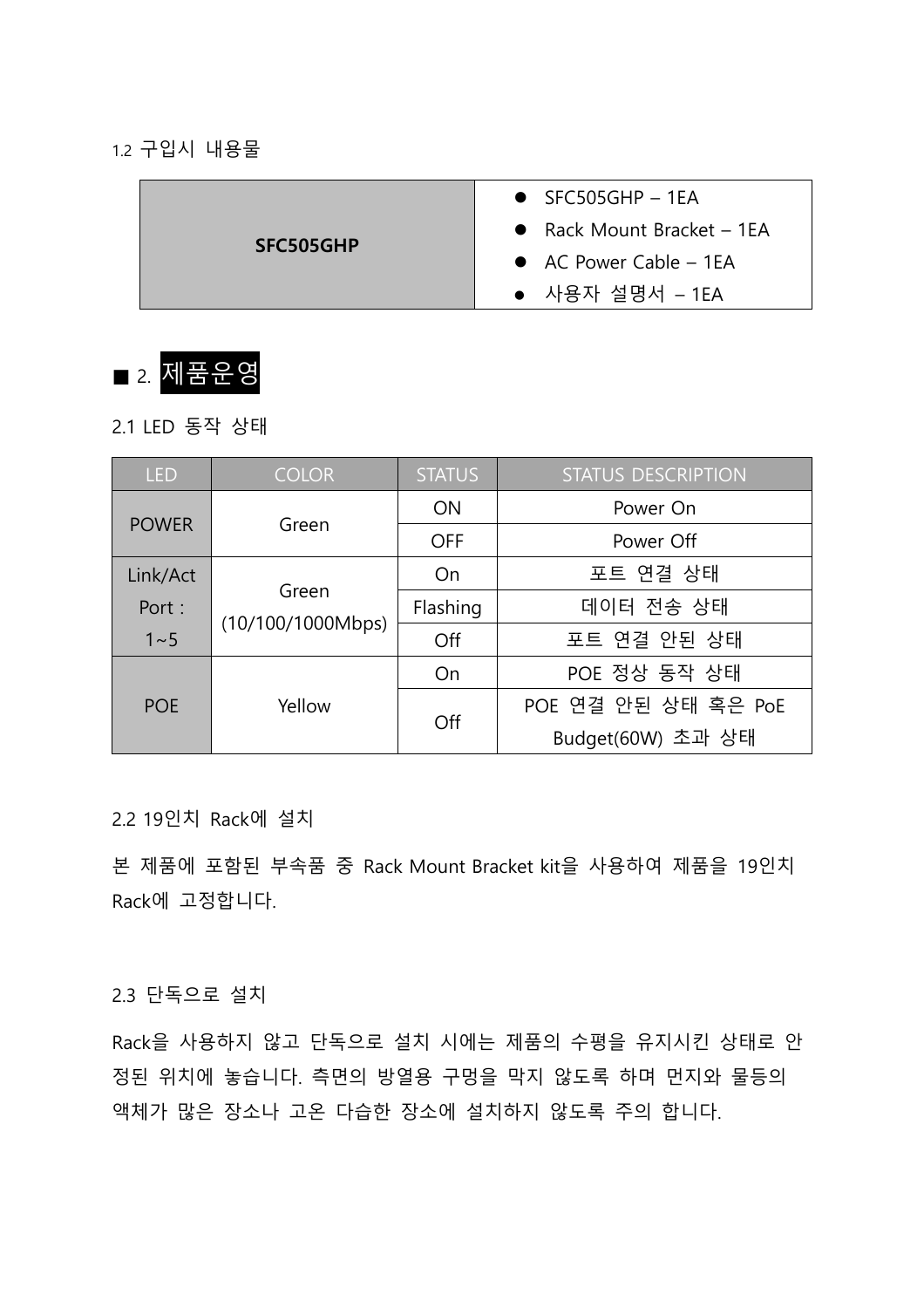# ■ 3. 제품규격

- IEEE 802.i, IEEE802.3u, IEEE802.3x, IEEE802.3ab Ethernet standards
- IEEE802.3af, IEEE802.3at PoE Standards 지원
- POE Budget 60W
- 4K MAC Address table
- IEEE802.3x flow control for Full-duplex mode and backpressure for Halfduplex mode 지원
- 9216 bytes jumbo frame packet 지원
- Auto MDI/MDI-X Ethernet 지원

| 사양                        |            | 규격                                        |  |
|---------------------------|------------|-------------------------------------------|--|
| Interface                 |            | TP 5Port 10/100/1000Mbps (Auto MDI/MDI-X) |  |
| <b>Transfer Method</b>    |            | Store-and-Forward                         |  |
| MAC Address Table         |            | 2K                                        |  |
| <b>Switching Capacity</b> |            | 10Gbps                                    |  |
| Packet Forwarding Rate    |            | 7.44Mpps                                  |  |
| Jumbo Frame               |            | 9,216Byte                                 |  |
| POE Ports(RJ45)           |            | POE 4-Ports compliant with 802.3af/at     |  |
| Power Pin Assignment      |            | $1/2(+), 3/6(-)$                          |  |
| POE Budget                |            | 60W                                       |  |
| LED Indicators            | Per Device | Power(Green)                              |  |
|                           | Per Port   | Link/Activity(Green), PoE(Yellow)         |  |
| Power                     |            | Input: AC100~240V, 50/60Hz                |  |
| Power Consumption         |            | Max. 65W (220V/60Hz)                      |  |
| Dimensions(LxWxH)         |            | $185mm(L)$ x 123mm(W) x 44mm(H)           |  |
| Environment               |            | Operating Temperature: 0°C~60°C           |  |
|                           |            | Storage Temperature: -20℃~80℃             |  |
|                           |            | Operating Humidity: 10%~95% non-          |  |
|                           |            | condensing                                |  |